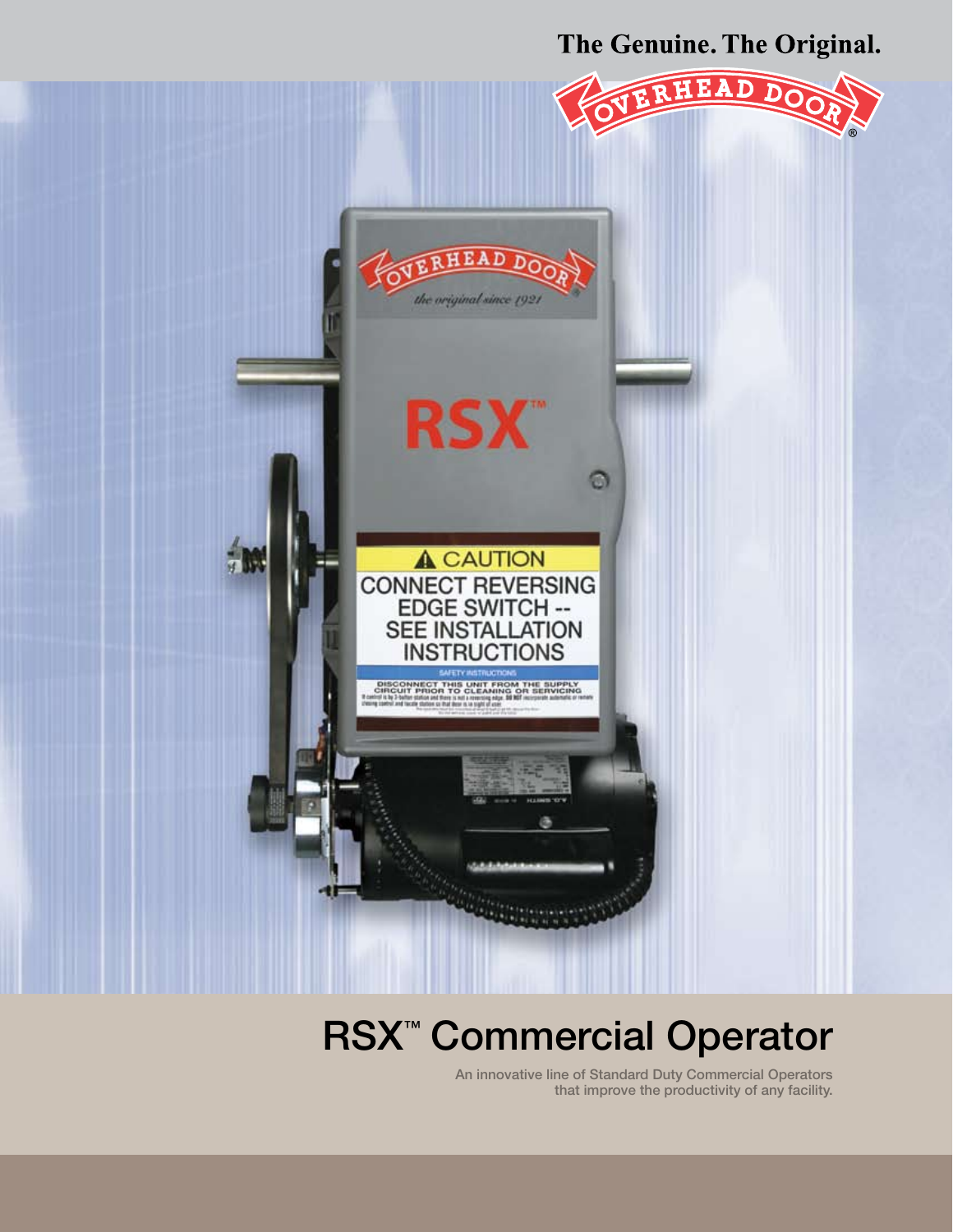# RSX™ Operator

### Standard Duty Commercial Operator applications.

Advanced Innovation and Superior Functionality

#### The Genuine. The Original.



RSX™ Standard Duty Operators provide easy operation with superior functionality for the most stringent

### The RSX™ offers new state-ofthe-art performance features:

- • Easy limit setting with Limit Lock™ a patentpending electro/mechanical limit sensor that makes it easy to set and maintain limits\*
- • Voltage freedom with Voltamatic™ one unit for single phase voltages (115/208/230V), one unit for three phase voltages (208/230/460V) and one unit for three phase 575V
- Extra door system durability with Progressive Braking\*\* – DC brake system brings the door to a soft stop for less wear and tear on the system
- Easy installation and trouble-shooting with Einstein Logic™ – intelligent menu structure and expanded self-diagnostics
- Extra safety and security with Advanced Radio Receiver System – stores up to 250 CodeDodger® transmitters including the new commercial dual frequency cycling versions\*
- • No adjustment needed with Super Belt™ – automatically adjusts itself to the correct tension\*



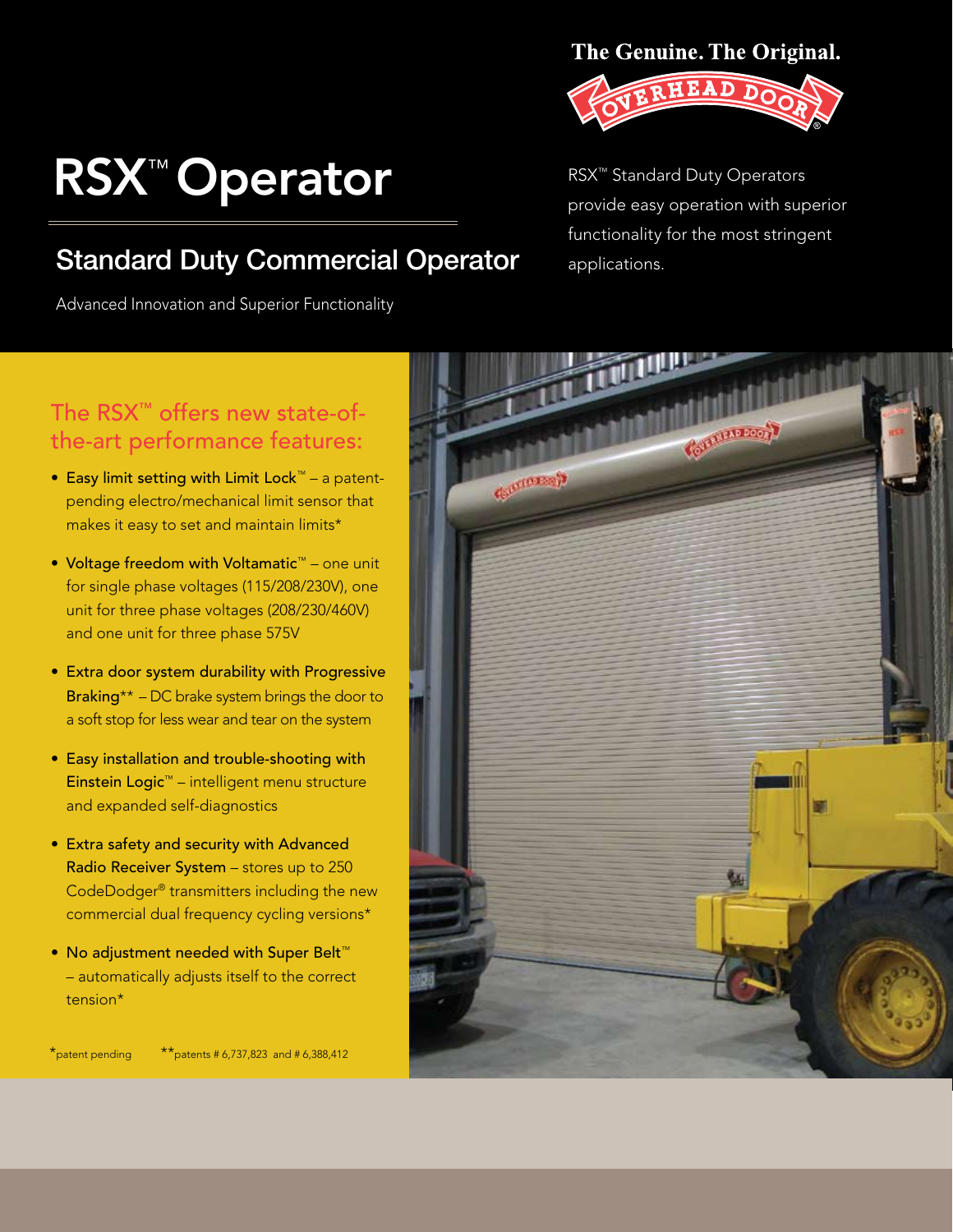#### RSX™ Advantages

#### Mounting

A wide variety of mounting options are available to fit any application including:

Sectional Doors: Trolley, Sidemount Trolley, and Dual Trolley. Trolley available with or without brake (no brake models available in 1/2 horsepower models only). Sidemount and Centermount direct couple to the door shaft with or without hoist. Hoist models are left-hand or right-hand.

Rolling Steel Doors: With or without hoist, front of hood, top of hood, wall-mount. Hoist models are lefthand or right-hand.

#### **Motor**

Continuous duty motor available in 1/2, 3/4 and 1 horsepower, single or three-phase. Totally enclosed non-ventilated (TENV) construction and totally enclosed fan cooled (TEFC) construction units are available as options.

#### On Board Radio Receiver

This standard feature can add radio functionality to every job with no additional cost for the receiver.

#### Drive Reduction

Primary reduction is Super Belt™, an auto tension poly-V flex belt that does not require adjustment. Secondary reduction is by chain and sprocket.

#### Direct Coupling

Provides fast, easy installation with fewer parts and better structured support. Prevents chain slacking. Available on sectional side/centermount jackshaft and hoist units.

#### Mechanical Brake System

24V DC Disc Brake. Fewer mechanical parts for improved reliability.

#### **Clutch**

Adjustable disc-type helps protect door and operator from major damage should the door meet an obstruction.

#### Cycle Counter

LCD (Liquid Crystal Display) clearly indicates the exact number or cycles logged for easy maintenance support.

#### Adjustable Shaft

Output shaft can be moved from one side to the other, providing flexible installation options.

#### Trolley Rail Assembly

High strength 2 inches rolled angle track for added strength and durability.

#### NEMA 4/4X Operators (Optional)

Available for wet, dusty and corrosive environments.

#### New CodeDodger® Commercial Dual Frequency Cycling Transmitters (Optional)

Available in 1, 2, 3, 4-button and Open/Close/Stop versions. Automatically operates at both 315 and 390 MHz every time a button is pressed.

#### **Warranty**

RSX™ operator features a 2-year or 20,000 cycle limited warranty. See installation manual for complete limitations and details.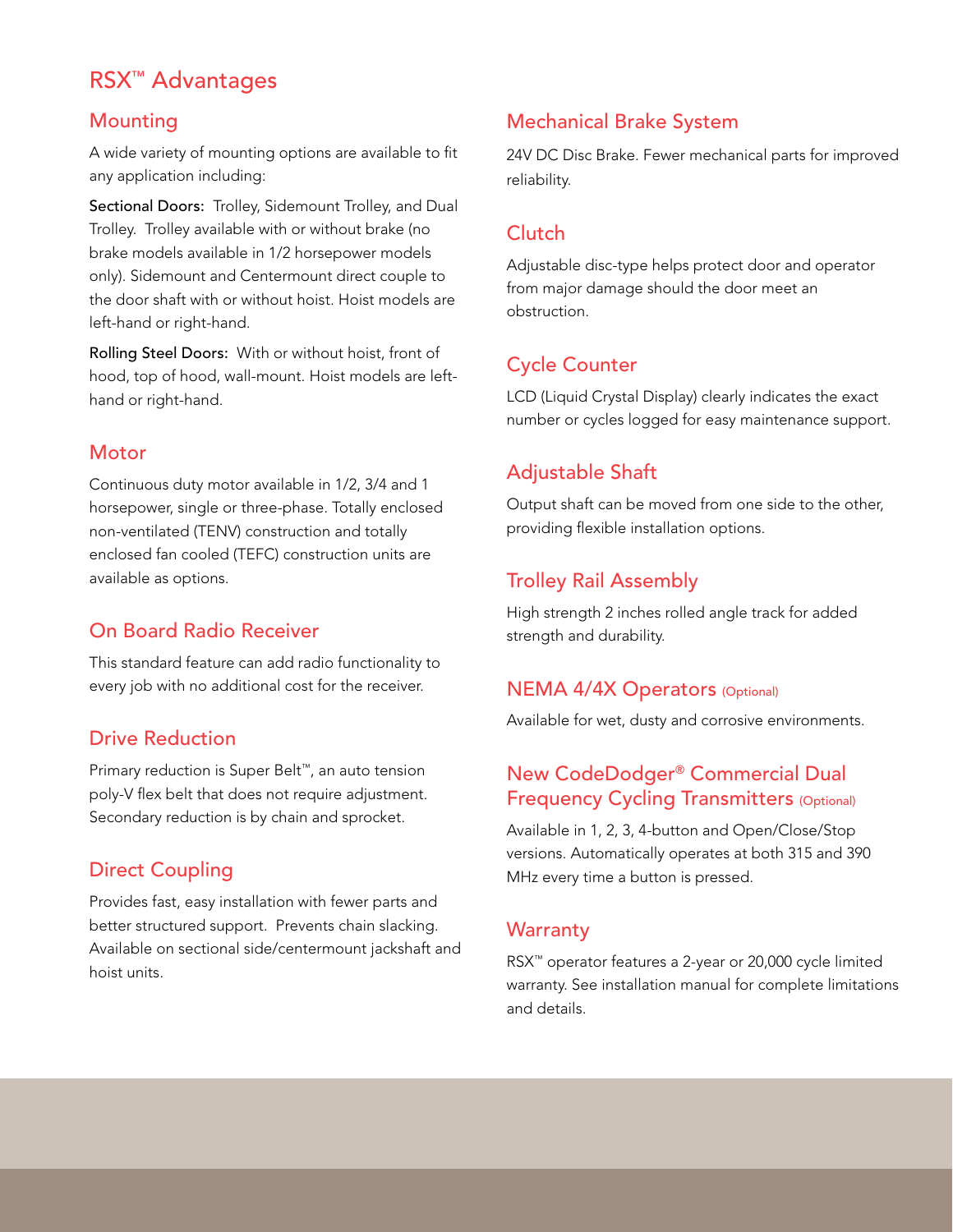# **RSX<sup>™</sup> Operator**

## Standard Duty Commercial Operator

Advanced Innovation and Superior Functionality

#### The Genuine. The Original.



RSX™ Standard Duty Operators provide easy operation with superior functionality for the most stringent applications.



#### Progressive Braking

An advanced DC brake system similar to "anti-lock" brakes bringing the door to a soft stop for less wear and tear on the system.

# Advanced Radio Receiver System

Provides additional safety and security.

#### Einstein Logic™

Simplifies installation and troubleshooting.

#### Voltage freedom with Voltamatic<sup>™</sup>

Voltamatic™ provides 115/208/230V single phase in one unit, and 208/230/460V three phase in another unit. A separate 575V three phase unit is also available.

#### Super Belt<sup>™</sup> Auto-Tensioning Belt

Automatically adjusts itself to the correct tension so no adjustments are needed.

#### Limit Lock™

Makes setting and maintaining limits easy.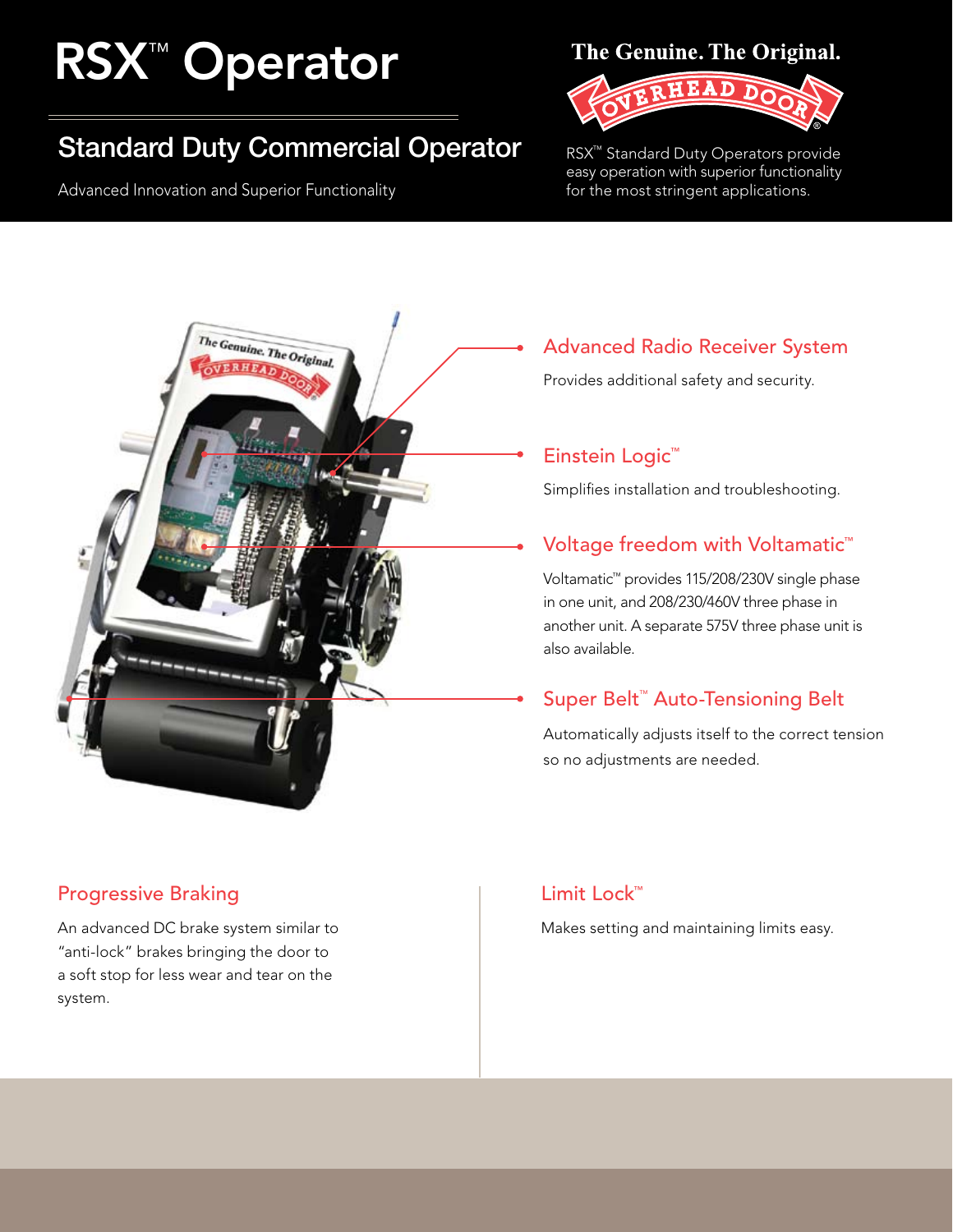### RSX™ Operator Selection Charts

| RSX <sup>™</sup> Sectional Door Chart (Sq. Ft.) |     |                  |                  |                                            |                         |                                      |                          |                                       |                          |                                      |                                     |                                                 |                         |                    |                          |                                   |                                  |                        |                   |          |     |
|-------------------------------------------------|-----|------------------|------------------|--------------------------------------------|-------------------------|--------------------------------------|--------------------------|---------------------------------------|--------------------------|--------------------------------------|-------------------------------------|-------------------------------------------------|-------------------------|--------------------|--------------------------|-----------------------------------|----------------------------------|------------------------|-------------------|----------|-----|
| Model                                           | HP  |                  |                  | Commercial Steel Insulated & Non-Insulated |                         |                                      |                          |                                       |                          |                                      |                                     |                                                 | Thermacore              |                    |                          |                                   |                                  |                        |                   | Aluminum |     |
|                                                 |     | <b>UL Listed</b> | Door Series >    |                                            | 416                     | 418                                  | 420<br>422               |                                       | 424                      | 426                                  | 432<br>430                          |                                                 | 591                     | 592<br>593         |                          | 594                               | 595                              | 598                    | 599               |          |     |
|                                                 |     |                  | Mountina<br>Type | Max.<br>Door<br>Weight<br>(Lbs)            | 16GA.<br>Flush<br>Steel | 16GA.<br>Flush<br>Steel<br>Insulated | 20GA.<br>Ribbed<br>Steel | 20GA.<br>Ribbed<br>Steel<br>Insulated | 24GA.<br>Ribbed<br>Steel | 24GA<br>Ribbed<br>Steel<br>Insulated | Nominal<br>24GA.<br>Ribbed<br>Steel | Nominal<br>24GA<br>Ribbed<br>Steel<br>Insulated | Ribbed<br>Steel<br>5/8" | Ribbed<br>Steel 2" | Ribbed<br>Steel<br>13/8" | Raised<br>Panel<br>Steel<br>13/8" | 20GA.<br>Flush<br>Steel<br>15/8" | Ribbed<br>Steel<br>1 . | Flush<br>Steel 2" | 511      | 521 |
| RSX™                                            | 1/2 | Yes              | <b>TSC</b>       | 1120                                       | 294                     | 230                                  | 366                      | 294                                   | 448                      | 330                                  | 326                                 | 326                                             | 406                     | 406                | 326                      | 326                               | 366                              | 200                    | 406               | 326      | 406 |
| RSX™                                            | 3/4 | Yes              | <b>TSC</b>       | 1370                                       | 366                     | 294                                  | 448                      | 366                                   | 490                      | 406                                  | 326                                 | 326                                             | 490                     | 448                | 326                      | 326                               | 406                              | 200                    | 448               | 326      | 506 |
| RSX <sup>™</sup>                                |     | Yes              | <b>TSC</b>       | 1620                                       | 448                     | 366                                  | 536                      | 448                                   | 536                      | 490                                  | 326                                 | 326                                             | 591                     | 494                | 326                      | 326                               | 450                              | 200                    | 494               | 326      | 526 |

 $T =$ Trolley

S = Jackshaft, Side Mount

C = Jackshaft, Center Mount

Note: Total door weight, and not the square footage, is the critical factor in selecting the proper operator. Square foot measurements are based on "square doors"

(Example = 16' x 16')

Note: Doors that require special windloading and wide doors normally require increased strutting (reinforcement). Strutting doors can significantly increase door weight, beyond maximum weight shown. Consult the technical support group at 1-800-275-6187.

| RSX <sup>™</sup> Rolling Steel Door Chart (Sq. Ft.) |     |           |                |                            |       |         |       |       |       |       |       |       |                   |                                  |         |               |            |      |       |
|-----------------------------------------------------|-----|-----------|----------------|----------------------------|-------|---------|-------|-------|-------|-------|-------|-------|-------------------|----------------------------------|---------|---------------|------------|------|-------|
|                                                     |     |           |                | <b>Rolling Steel Doors</b> |       |         |       |       |       |       |       |       |                   | Rolling Fire Doors/Fire Shutters |         | Counter Doors | Grilles    |      |       |
| Model                                               | HP  | UL Listed | 610/620<br>600 |                            |       | 615/616 | 625   |       |       |       |       |       | 630**/631**/634** |                                  | 640/641 | 650/651/652   | 670<br>671 |      |       |
|                                                     |     |           | Collaway       | 22GA.                      | 20GA. | 18GA.   | 24GA. | 24GA. | 22GA. | 20GA. | 18GA. | 24GA. | 22GA.             | 20GA.                            | 18GA.   | 22GA.         | 22GA./Alum | Alum | Steel |
| RSX™                                                | 12  | Yes       | $256*$         | 292                        | 255   | 194     | 267   | 179   | 156   | 145   | 123   | 172   | 168               | 255                              | 194     | N/A           | $All*$     | 450  | 156   |
| RSX™                                                | 3/4 | Yes       | $256*$         | 375                        | 327   | 249     | 267   | 230   | 200   | 185   | 158   | 172   | 168               | 327                              | 249     | N/A           | $All*$     | 500  | 215   |
| RSX™                                                |     | Yes       | $256*$         | 480                        | 419   | 319     | 267   | 294   | 256   | 237   | 202   | 172   | 168               | 419                              | 319     | N/A           | $All*$     | 600  | 285   |

Note: RSX™ Maximum Door Height 24 ft. \* Operator must be wall mounted. \*\* Must use the Auxiliary Input/Output Module part number OPABIOX.S.

#### Optional Accessories

Transmitters

Accessory Description

The RSX operator features a build-in Radio Receiver System that can store up to 250 transmitters, giving the customer the ability to identify which transmitters have been operating the door. Radio transmitters may be single-button, two-button, three-button, four-button, or Open-Close-Stop. They are easily programmed or erased using the LCD display. The patented CodeDodger® technology cycles between 315 and 390 MHz with the touch of a button.

| <b>Motors</b>            | The following motors are available when specified:<br>Totally Enclosed Non Ventilated (TENV)<br>Totally Enclosed Fan Cooled (TEFV)                                                                                                                                                                                                                                                                                                                                                                                   |
|--------------------------|----------------------------------------------------------------------------------------------------------------------------------------------------------------------------------------------------------------------------------------------------------------------------------------------------------------------------------------------------------------------------------------------------------------------------------------------------------------------------------------------------------------------|
| <b>Auxiliary Modules</b> | • Timer to Close Module - provides auxiliary control inputs, auxiliary safety inputs auxiliary timer hold input, and an automatic<br>door closing feature with a user-selectable time delay. Safety inputs can be enabled or disabled using the on board keypad.<br>A sensing device must be used with this module.<br>Auxiliary Output Module - this plug-in module will provide several auxiliary sets of dry contacts that are microprocessor<br>controlled. Outputs can be configured using the on-board keypad. |
| <b>Sensing Devices</b>   | • Safe-T-Beam® – senses an obstruction and signals the operator to stop or reverse the door.<br>Bottom Sensing Edge – stop and reverses the door upon contact with an obstruction.                                                                                                                                                                                                                                                                                                                                   |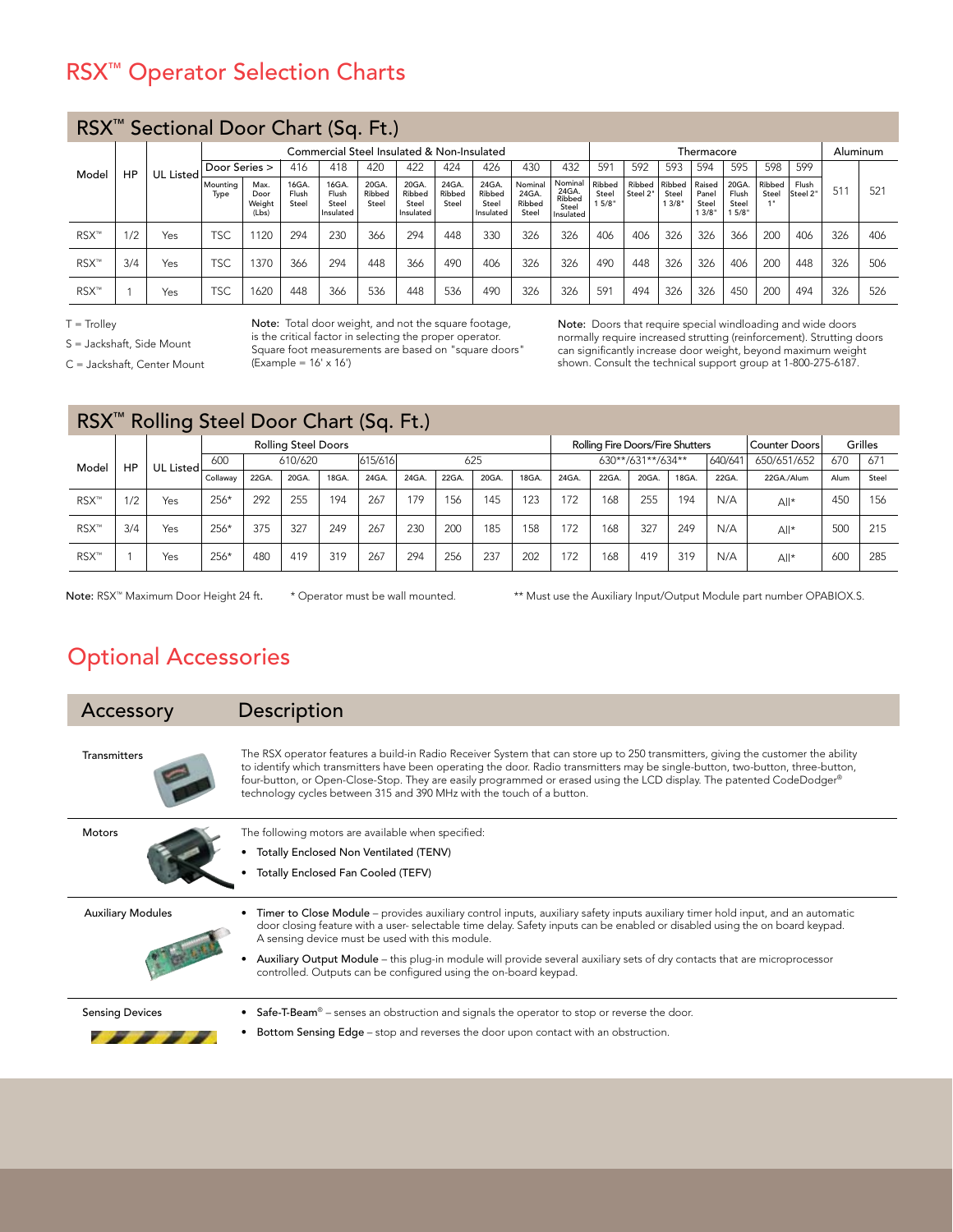# **RSX<sup>™</sup> Operator**

## Standard Duty Commercial Operator

Advanced Innovation and Superior Functionality

#### The Genuine. The Original.



RSX™ Standard Duty Operators provide easy operation with superior functionality for the most stringent applications.

#### Specifications

| Part 1 - General                                   |   |                                                                                                                                                                                                                                                                                                                                                  |
|----------------------------------------------------|---|--------------------------------------------------------------------------------------------------------------------------------------------------------------------------------------------------------------------------------------------------------------------------------------------------------------------------------------------------|
| 1.01 Work Included                                 |   | A Provide electric door operator(s) of size and capacity recommended for door(s) as provided by door manufacturer with<br>electric motor and factory pre-wired motor controls, starter, reduction unit, band brake (option on trolley units for without<br>brake model), clutch, control devices, and accessories required for proper operation. |
| 1.02 Related Work                                  | A | Opening preparation, miscellaneous or structural metal work, access, field electrical wiring, wire, conduit, fuses and<br>disconnect switches are in the Scope of Work of other divisions or trades.                                                                                                                                             |
| 1.03 Quality Assurance                             |   | A In accordance with accepted quality assurance quidelines for motor-operated doors, both the door and electric operator<br>shall be manufactured by a single-source producer of door systems, such as by Overhead Door Corporation.                                                                                                             |
| Part 2 - Product                                   |   |                                                                                                                                                                                                                                                                                                                                                  |
| 2.01 General                                       |   | A The electric door operator shall be the standard-duty Model RSX™ door control system for a (standard lift) (lift-clearance),<br>(full-vertical) sectional door and /or (rolling steel door) and /or (rolling steel grille) as manufactured by Overhead Door<br>Corporation and suitable for the type and size of door specified.               |
|                                                    | В | The electric operator shall be (single phase) (three phase) with Voltamatic™ - the ability to adjust to the correct voltage of<br>(115/208/230 for single phase) (208/230/460 for three phase) without removal/addition of any parts. (The electric operator<br>shall be 575vac three phase).                                                    |
|                                                    | С | All components to have corrosion resistant coatings.                                                                                                                                                                                                                                                                                             |
|                                                    | D | The operator shall be suited for NEMA ICS 6 Type 1 (NEMA ICS 6 Type 4) (NEMA ICS 6 Type 4X) environment.                                                                                                                                                                                                                                         |
| 2.02 Motor                                         |   | A Motor shall be:<br>a. (1/2 horsepower single phase or three phase with automatic thermal reset overload)<br>b. (3/4 horsepower or 1 horsepower single phase with manual reset thermal overload)<br>c. (3/4 horsepower or 1 horsepower three phase with automatic thermal reset overload)                                                       |
|                                                    |   | Motor frame shall comply with NEMA (48 for 1/2hp single phase) (56 for 1/2 three phase, 34 & 1hp all phases), (open drip-proof<br>construction) (Totally Enclosed Non Ventilated - TENV construction) (Totally Enclosed Fan Cooled - TEFC construction).                                                                                         |
| 2.03 Reduction                                     |   | A Primary reduction is Super Belt™, an auto tension poly-V flex belt that does not require adjustment. Secondary reduction is by<br>chain and sprocket.                                                                                                                                                                                          |
| 2.04 Duty Cycle                                    |   | A Duty cycle shall accommodate standard duty usage up to 60 cycles per hour during peak usage periods.                                                                                                                                                                                                                                           |
| 2.05 Brake (Optional<br>without on certain models) |   | A Brake shall be a DC Disc type with selectable Progressive Braking for smooth stopping.                                                                                                                                                                                                                                                         |
| 2.06 Clutch                                        | A | Clutch shall be adjustable friction disc type standard on all versions.                                                                                                                                                                                                                                                                          |
| 2.07 Limit System                                  |   | A The Limit Lock™ limit system shall be magnetic type providing absolute positioning with push to set and remote setting<br>capabilities for initial installation. The Limit System shall remain synchronized with the door during manual operation and supply<br>power interruptions.                                                           |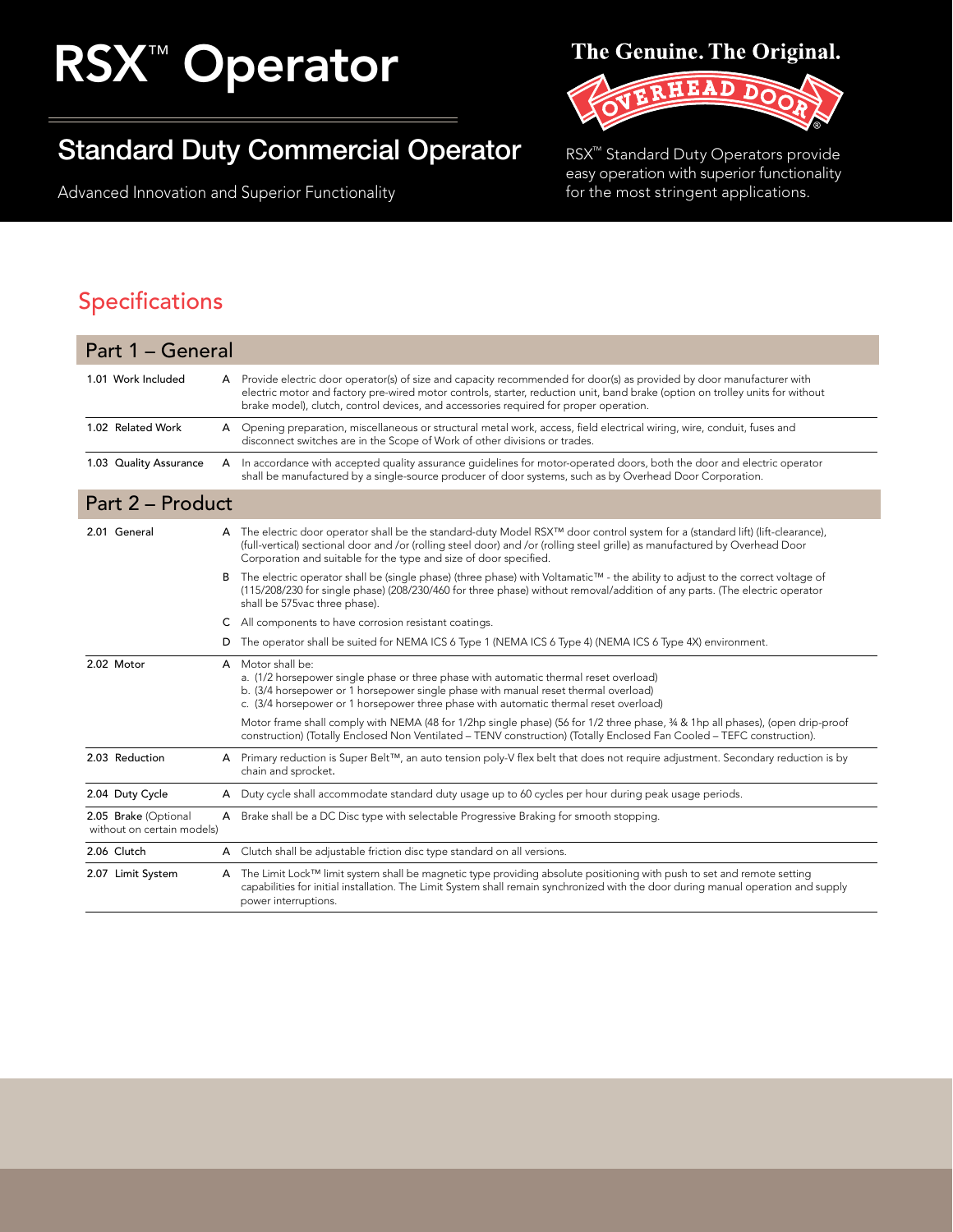#### Specifications (continued)

#### Part 2 – Product (continued)

| 2.08 Control System                  |   | A The control system shall be microprocessor based with relay motor controls on a single board. This system will incorporate<br>Einstein Logic™, with a 16 character Liquid Crystal Display (LCD) to display the system status. This system shall be capable of<br>monitoring and reporting on a variety of operating conditions, including: Current operating status, Current command status,<br>Motor movement status, Current error status (if applicable), Hoist Interlock status (if applicable), External Interlock status,<br>24 VDC status. |
|--------------------------------------|---|-----------------------------------------------------------------------------------------------------------------------------------------------------------------------------------------------------------------------------------------------------------------------------------------------------------------------------------------------------------------------------------------------------------------------------------------------------------------------------------------------------------------------------------------------------|
|                                      | В | The control system shall feature a delay-on-reverse operating protocol.                                                                                                                                                                                                                                                                                                                                                                                                                                                                             |
|                                      |   | C The system shall include maximum run timers in both directions of travel that limit motor run time in the event the clutch slips<br>or some other problem occurs.                                                                                                                                                                                                                                                                                                                                                                                 |
|                                      |   | D It shall include provisions for the connection of a 2-wire monitored photocell system as well as standard 2-wire sensing edges,<br>photocells or other entrapment protection devices.                                                                                                                                                                                                                                                                                                                                                             |
|                                      |   | E The system shall include provisions for connection of single and/or 3-button control stations.                                                                                                                                                                                                                                                                                                                                                                                                                                                    |
|                                      |   | F The control system will include a CodeDodger® radio receiver that is dual frequency cycling at 315 MHz and 390 MHz capable<br>of storing 250 single button and/or 250 Open-Close-Stop transmitters with the ability to add and/or delete transmitters<br>individually, identify and store activating transmitter ID(s).                                                                                                                                                                                                                           |
|                                      |   | G The system shall include provisions for connection of an external 3-wire radio controls and related control devices.                                                                                                                                                                                                                                                                                                                                                                                                                              |
|                                      |   | H The control system shall include on board open, close and stop control keys.                                                                                                                                                                                                                                                                                                                                                                                                                                                                      |
|                                      |   | Trolley operators shall include an inherent secondary reversal system.                                                                                                                                                                                                                                                                                                                                                                                                                                                                              |
| 2.09 Mounting                        |   | A Mounting for Sectional doors shall be by (Jackshaft that is side-mounted with (chain/sprocket) (direct shaft-to-shaft) coupling to<br>door) (Trolley) (Side-mount trolley) (Dual trolley).                                                                                                                                                                                                                                                                                                                                                        |
|                                      |   | B Mounting for Rolling Steel doors shall be (front of hood) (top of hood) (wall- mount) and chain/sprocket coupling to door.                                                                                                                                                                                                                                                                                                                                                                                                                        |
|                                      |   | C Mounting for Hoist models shall be (Left Hand) (Right Hand).                                                                                                                                                                                                                                                                                                                                                                                                                                                                                      |
|                                      |   | D (Side-mount) (Center-mount) operator shall be adjustable for mounting directly, shaft to shaft, to the door shaft center distance<br>off the wall at (3-3/4") (5") (6").                                                                                                                                                                                                                                                                                                                                                                          |
| 2.10 Release                         |   | A (Release shall be a pull and hold type mechanism with single cable operation and an integrated interlock switch on hoist units.)<br>(Release shall consist of a manual disconnect door arm on trolley units.)                                                                                                                                                                                                                                                                                                                                     |
| 2.11 Hoist (Optional)                |   | A Chain hoist shall consist of chain pocket wheel, chain quard and smooth hand chain on hoist units.                                                                                                                                                                                                                                                                                                                                                                                                                                                |
| 2.12 Secondary Reversal              |   | A Trolley version only shall include an integral electronic reversing system that will stop and reverse a closing door upon detection<br>of an obstruction and designed to accept an optional external reversing device.                                                                                                                                                                                                                                                                                                                            |
|                                      |   | B (Jackshaft) (Hoist) (Rolling Steel) versions shall be designed to accept an optional external reversing device.<br><b>NOT FOR RESIDENTIAL USE</b>                                                                                                                                                                                                                                                                                                                                                                                                 |
| 2.13 Optional Control<br>Accessories |   | A Operator Accessories shall be Timer to Close and will provide auxiliary control inputs, auxiliary safety inputs, auxiliary timer hold<br>input, and an automatic door closing feature with a user selectable time delay. Safety inputs are to be enabled or disabled<br>using the on board keypad.                                                                                                                                                                                                                                                |
|                                      |   | B Control accessories: In (lieu of) (addition to) (interior pushbutton control station) (exterior pushbutton control station) (interior<br>key switches) (exterior key switches) (radio control) (OHD monitored photo electric eyes) (commercial photo electric eyes)<br>(floor loops) (motion sensors).                                                                                                                                                                                                                                            |
|                                      |   | C Operator Accessories shall be Auxiliary Output Module and will provide several auxiliary sets of dry contacts that are<br>microprocessor controlled. Outputs can be configured using the on board keypad.                                                                                                                                                                                                                                                                                                                                         |
| Part 3 - Execution                   |   |                                                                                                                                                                                                                                                                                                                                                                                                                                                                                                                                                     |
|                                      |   |                                                                                                                                                                                                                                                                                                                                                                                                                                                                                                                                                     |

The Model RSX™ shall be installed in accordance with Overhead Door Corporation instructions and standards. Installation will be by a trained and authorized Overhead Door Corporation representatives.

©2009 Overhead Door Corporation. All Rights Reserved. A copyright license to reproduce this specification is hereby granted to non-manufacturing architects, engineers and specification writers and available at www.overheaddoor.com.

Note to specifier: This specification is a suggested guide. Available options are shown in parentheses.